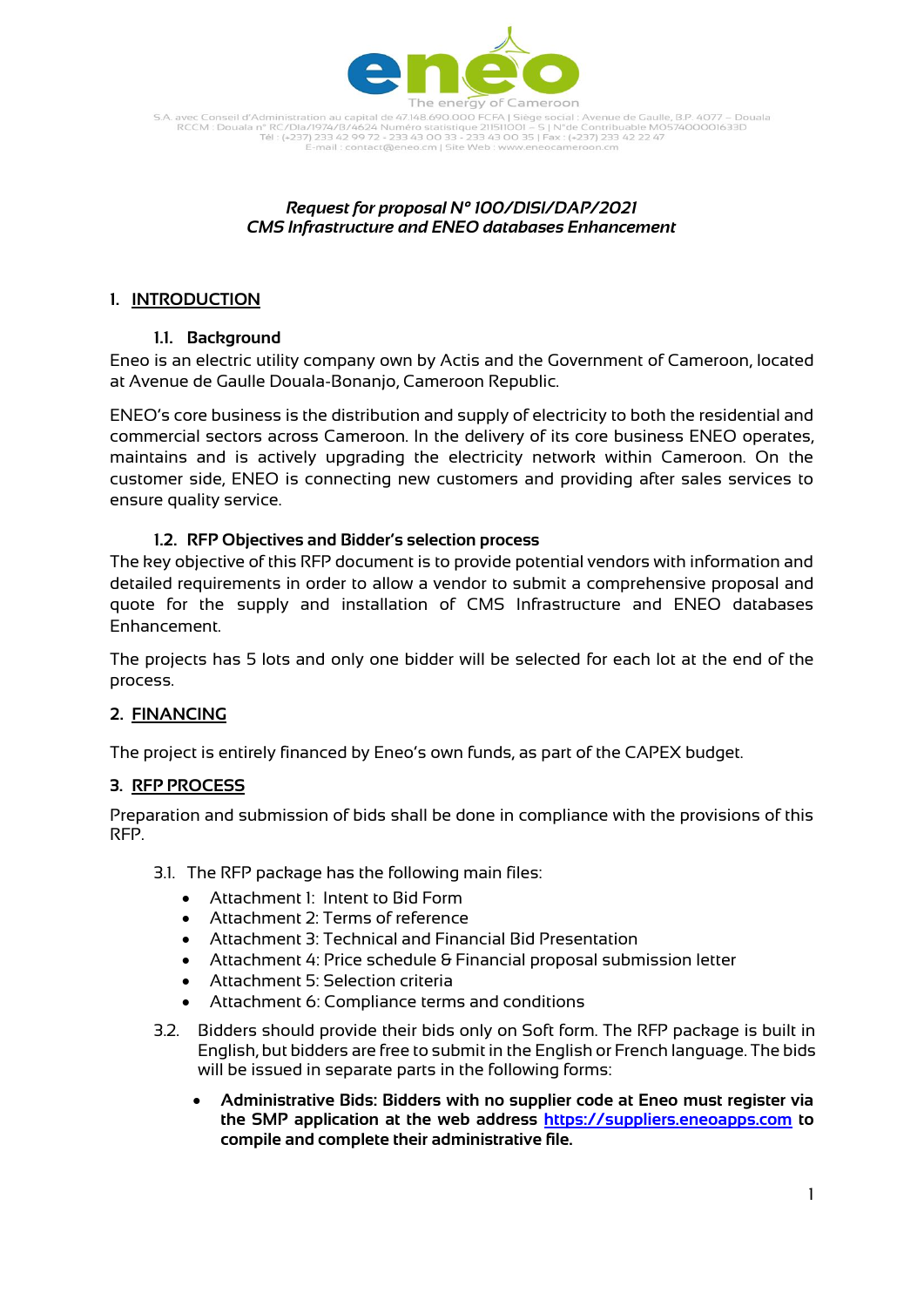

S.A. avec Conseil d'Administration au capital de 47.148.690.000 FCFA | Siège social : Avenue de Gaulle, B.P. 4077 – Douala<br>RCCM : Douala n° RC/Dla/1974/B/4624 Numéro statistique 211511001 – S | N°de Contribuable M057400001 -mail : contact@eneo.cm | Site Web : www.er ieocameroon.cm

- **Technical and Financial bids** shall be send separately in soft form by E-mail address to: **[Eneo.Tenders@eneo.cm](mailto:Eneo.Tenders@eneo.cm)**. The Technical and financial bids-related documents should be submitted in two separate ZIP files, one for each proposal, on **PDF format and protected by different passwords**.
- **These different passwords** (one for Technical bid and another for financial bid) will be send to : **[rosalie.obele@eneo.cm](mailto:rosalie.obele@eneo.cm)** and **[mebada.ekani@eneo.cm](mailto:mebada.ekani@eneo.cm)**
- Bidders shall organize their response in the same order as specified in Attachment 3.
- In response to this RFP, the Bids submission **will not exceed 10 MB** of data. If the bid is more than, Bidders shall send multiple Mail under the same subject.

### **3.3. Disclaimer**

The information in this RFP is provided for information purposes only. No representation, warranty or undertaking, express or implied, is or will be made and ENEO shall have no responsibility or liability as to or in relation to the accuracy or completeness of this Request for proposals or any other written or oral information made available to any party responding to this Request for proposals ("Bidders"), or their advisers. No information contained in this Request for proposals will form the basis of any warranty or representation made by or on behalf of ENEO to any Bidder.

No response made by or on behalf of ENEO to any response to this Request for proposals shall constitute an agreement or contract between ENEO and any Bidder unless expressly stated to that effect by ENEO.

All Bidders responding to this Request for proposals do so at their own cost and expense. All of the costs associated with this RFP up to the signing of the contract (preparation of tenders, additional information required, negotiations, any other type of research undertaken by the bidder), and without being limited to the preceding, are the sole responsibility of the bidder and will not in any case be reimbursed by Eneo or any other entity belonging to or of which Eneo is a subsidiary whether or not an award of contract is made..

### **3.4. Confidentiality and freedom of Information**

This Request for proposals and the information it contains are confidential and may be used only for the purposes of preparing and submitting a response to this document. Any unauthorised use by any Bidder of the information contained in this Request for proposals may lead to disqualification of that Bidder.

This Request for proposals and its accompanying documents are and shall remain the property of ENEO and any party receiving a copy of the same will return them upon demand by ENEO.

Bidders must note that all information provided by Bidders may therefore be made publicly available by ENEO at the end of the procurement process except such limited information as ENEO considers is sensitive commercial information in respect of which there may be an adverse effect on Bidders' commercial position if disclosed. To avoid doubt, it is for ENEO at its sole discretion to determine whether or not any exemptions to disclosure may be applied. Examples where ENEO may accept that confidentiality in terms of aforesaid is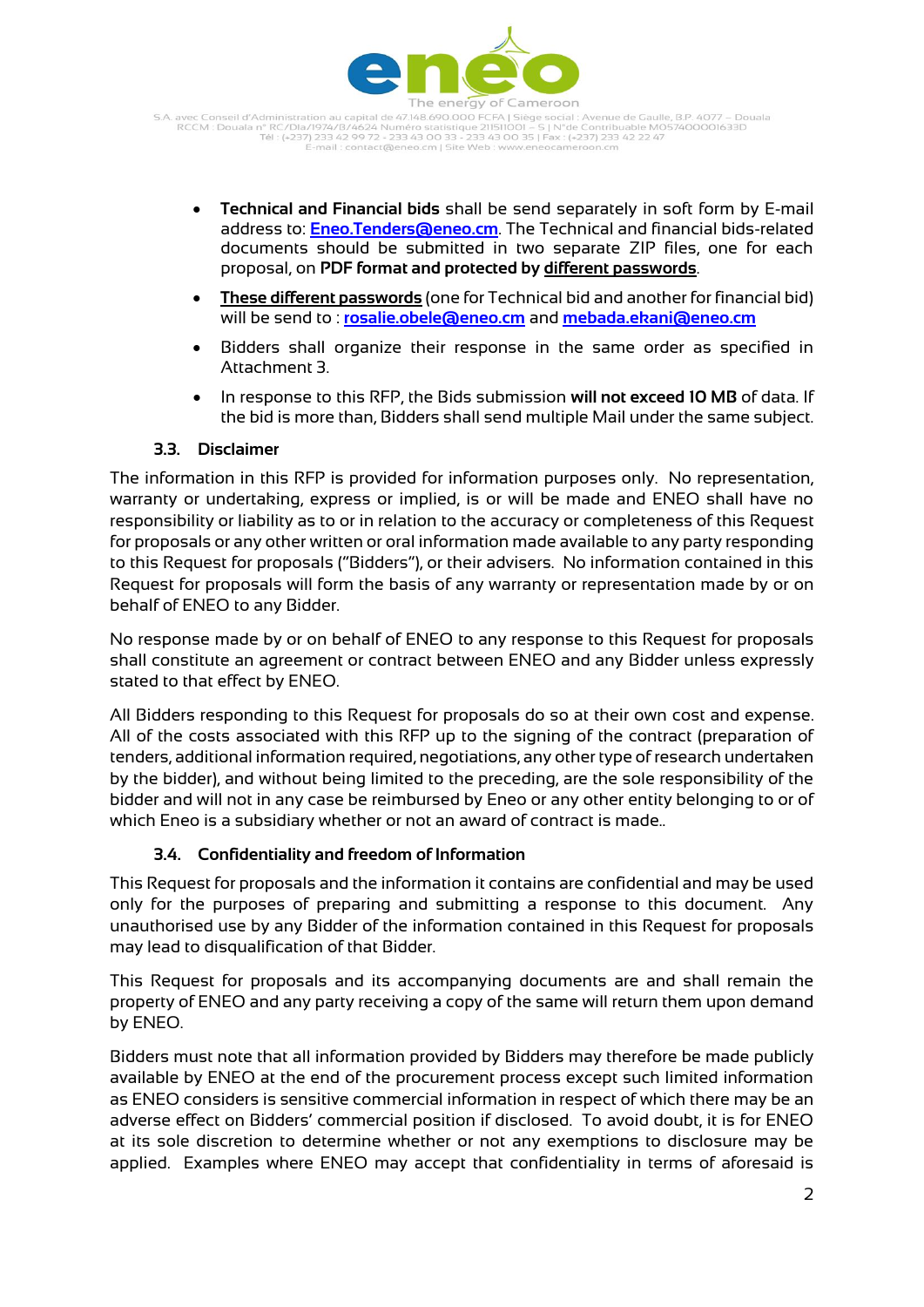

S.A. avec Conseil d'Administration au capital de 47.148.690.000 FCFA | Siège social : Avenue de Gaulle, B.P. 4077 – Douala<br>RCCM : Douala n° RC/Dla/1974/B/4624 Numéro statistique 211511001 – S | N°de Contribuable M057400001 -mail: contact@eneo.cm | Site Web : www.er peocameroon cm

justified are trade secrets and sensitive personal information. Any information which Bidders consider should be kept confidential on the basis set out above should be clearly identified as such in their bid.

## **3.5. Conditions of Bid**

Every bid received by ENEO shall be deemed to have been made subject to these Conditions unless ENEO shall previously have expressly agreed in writing to the contrary. Any alternative Terms or Conditions offered on behalf of a Bidder shall, if inconsistent with these Conditions, be deemed to have been rejected by ENEO unless expressly accepted by them in writing.

## **3.6. Canvassing**

Any Bidder who directly or indirectly canvasses any official of ENEO concerning the award of the contract for the provision of the Services or who directly or indirectly obtains or attempts to obtain information from any official concerning any other bid or proposed bid for this Service will be disqualified.

### **3.7. Collusion**

Any Bidder who:

- a. fixes or adjusts the amount of this RFP by or in accordance with any agreement or arrangements with any other person; or
- b. communicates to any person other than ENEO the amount or approximate amount of his proposed bid (except where such disclosure is made in confidence in order to obtain quotations necessary for the preparation of the bid for insurance); or
- c. enters into any agreement or arrangement with any other person that he shall refrain from bidding or as to the amount of any bid to be submitted; or
- d. offers or agrees to pay or give or does pay or give any sum of money, inducement or valuable consideration directly or indirectly to any person for doing or having done or causing or having caused to be done in relation to any other bid or proposed bid for the Services;
- e. Shall without prejudice to any other civil remedies available to ENEO (and without prejudice to any criminal liability which such conduct by a Bidder may attract) be disqualified.

### **3.8. Parent Company Guarantee**

In the event that any Bidder is a subsidiary company it must as part of its bid submission provide confirmation that the parent company will provide a parent company guarantee.

### **3.9. Bid validity**

Bids must have a validity of 90 days.

### **4. COMMUNICATIONS**

All communication regarding this RFP with Eneo during the RFP process has to be sent in writing by E-mail to Eneo Tenders,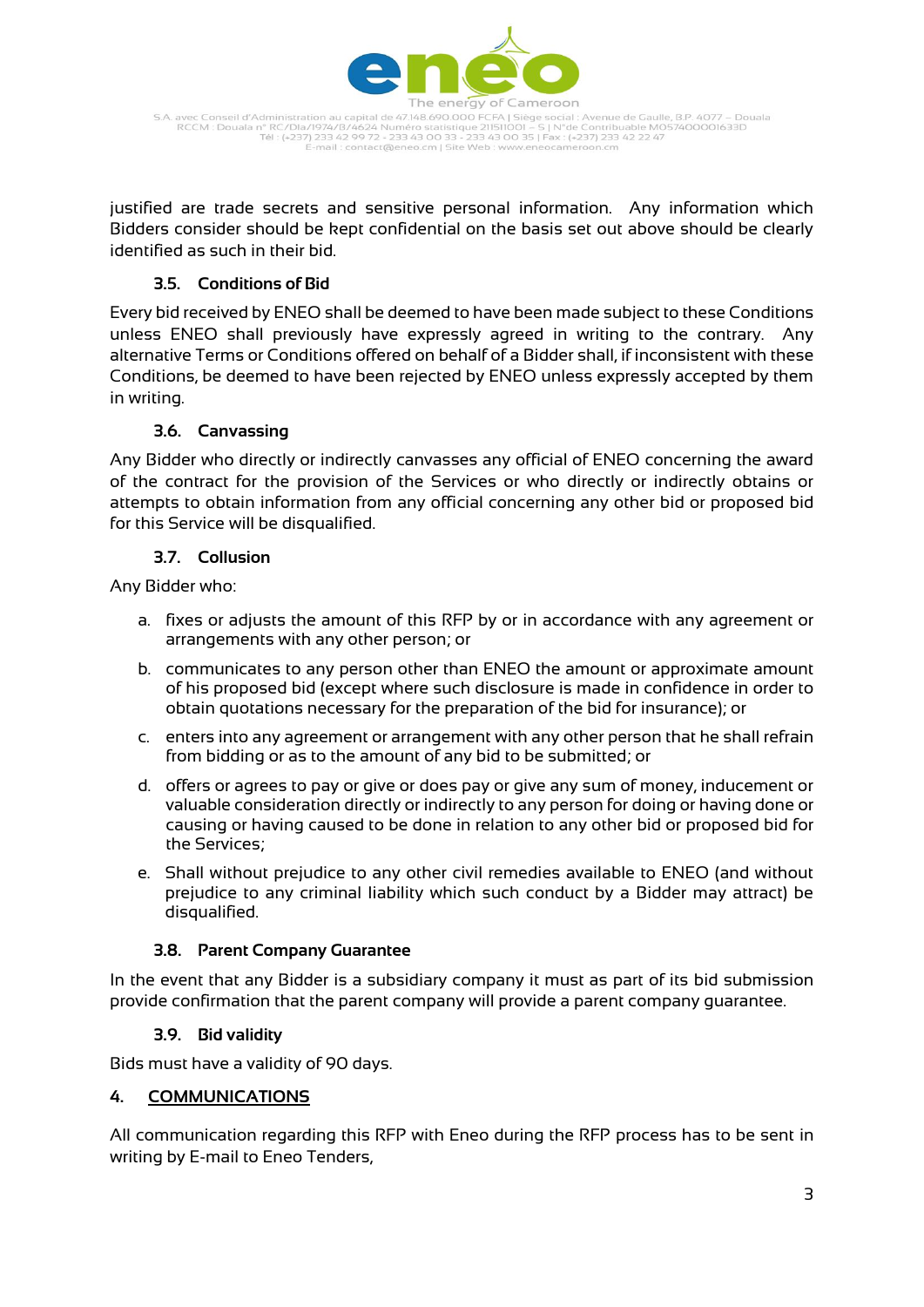

S.A. avec Conseil d'Administration au capital de 47.148.690.000 FCFA | Siège social : Avenue de Gaulle, B.P. 4077 – Douala<br>RCCM : Douala n° RC/Dla/1974/B/4624 Numéro statistique 211511001 – S | N°de Contribuable M057400001 mail: contact@eneo.cm | Site Web : www.eneocameroon.cm

#### **E-Mail**: [Eneo.Tenders@eneo.cm.](mailto:Eneo.Tenders@eneo.cm)

**Subject:** RFP#100\_ CMS Infrastructure and ENEO databases Enhancement.

#### **5. RFP SCHEDULE**

5.1. Intend to Bid: Using the intend to bid form, bidders shall indicate by e-mail their intent to bid before **November 19th, 2021**.

5.2. **Bidders Questions/Due diligence**: Bidders must, by the date of submission of their bid, undertake such Due diligence as they consider appropriate. ENEO shall facilitate Due diligence by providing further information where requested. ENEO may at its discretion, communicate any request for information and the response, in a suitably anonymous form, to all Bidders, Bidders must not provide any proprietary information in their questions. All questions shall be sent by E-mail until **November 19th, 2021**. Questions by phone are prohibited. Eneo shall reply to the questions received using the same way, up to **November 22nd, 2021**.

- 5.3. The submitted bid will be held as confidential and proprietary information.
- 5.4. Site visit: Not Applicable
- 5.5. The bid schedule and corresponding instructions are as follows:

| Milestones                     | <b>Start dates</b> | <b>Due Dates</b> |
|--------------------------------|--------------------|------------------|
| RFP issuance                   | 12/11/2021         | 12/11/2021       |
| Intend to bid                  | 12/11/2021         | 19/11/2021       |
| <b>Bidders Questions</b>       | 12/11/2021         | 19/11/2021       |
| Eneo responses                 | 19/11/2021         | 22/11/2021       |
| <b>Bid submittal</b>           | 25/11/2021         | 25/11/2021       |
| Technical bids opening         | 26/11/2021         | 26/11/2021       |
| <b>Financial Bid Opening</b>   | 01/12/2021         | 01/12/2021       |
| Negotiation and Contract award | 15/12/2021         | 15/12/2021       |

### **6. ADDENDUM AND CANCELLATION OF THE RFP**

Eneo reserves the right to revise or amend the scope prior to the date set for the bids opening. Such revisions and amendments, if any, will be communicated in writing via mail. The bid due date and bid opening date may then be postponed.

Each Bidder is required to acknowledge receipt of any amendment to this RFP as part of its bid. Failure to acknowledge receipt off all amendments may cause rejection of the bid.

Eneo reserves the right to accept or reject any or all bids received, or to cancel in part or entirely this RFP, to suspend the RFP and/or the negotiation process at any time, without thereby incurring any liability to the affected bidder or bidders or any obligation to give proof to the affected bidder or bidders and does not make any commitment, implicit or other, that this process results in a contract with one of the bidders.